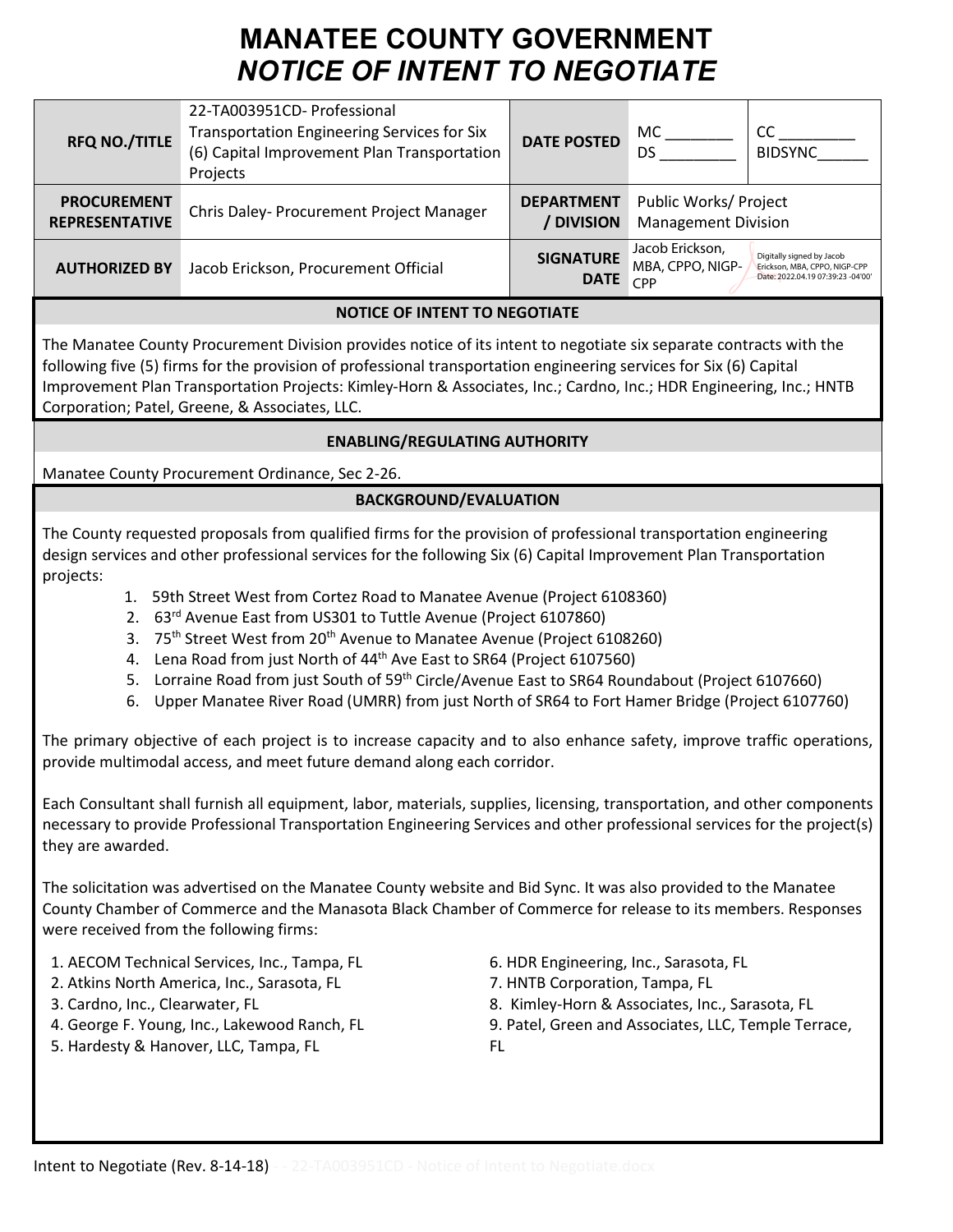# *INTENT TO NEGOTIATE (continued)\_\_\_\_\_\_\_\_\_\_\_\_\_\_\_\_\_\_\_\_\_\_\_\_\_\_\_\_\_\_\_\_\_\_\_\_\_\_\_\_ Page 2*

#### **EVALUATION COMMITTEE MEMBERS:**

Chris Daley- Procurement Project Manager Procurement Division, non-voting Eric Shroyer Sr. Project Engineer, Public Works Department Vishal Kakkad Traffic Engineering Division Manager,

Jim Renneberg CIP Design and Review Manager, Public Works Department Public Works Department

# **EVALUATION SUMMARY:**

# **1. 59th Street West from Cortez Road to Manatee Avenue (Project 6108360)**

The Evaluation Committee first convened on April 4, 2022 and conducted technical evaluations of the responsible, responsive, proposals received for this project. On April 5, 2022, the committee chair sent follow up questions to Cardno, Inc., Kimley-Horn & Associates, Inc., and Patel, Green, & Associates, LC for the purposes of holding discussions with the short-listed firms. The Evaluation Committee met on April 18, 2022 for discussion of the follow up questions, final technical evaluations, and ranking of the firms as follows:

- 1. Kimley-Horn & Associates, Inc.
- 2. Cardno, Inc.
- 3. Patel, Greene & Associates, LLC
- 4. HNTB Corporation
- 5. George F. Young, Inc.

## **2. 63rd Avenue East from US301 to Tuttle Avenue (Project 6107860)**

The Evaluation Committee first convened on April 4, 2022 and conducted technical evaluations of the responsible, responsive, proposals received for this project. On April 5, 2022, the committee chair sent follow up questions to George F. Young, Inc., HNTB Corporation, and Patel, Green, & Associates, LC for the purposes of holding discussions with the short-listed firms. The Evaluation Committee met on April 18, 2022 for discussion of the follow up questions, final technical evaluations, and ranking of the firms as follows:

- 1. Patel, Greene & Associates, LLC
- 2. HNTB Corporation
- 3. George F. Young, Inc.

# **3. 75th Street West from 20th Avenue to Manatee Avenue (Project 6108260)**

The Evaluation Committee first convened on April 4, 2022 and conducted technical evaluations of the responsible, responsive, proposals received for this project. On April 5, 2022, the committee chair sent follow up questions to Cardno, Inc., HNTB Corporation, and Patel, Green, & Associates, LC for the purposes of holding discussions with the short-listed firms. The Evaluation Committee met on April 18, 2022 for discussion of the follow up questions, final technical evaluations, and ranking of the firms as follows:

- 1. Cardno, Inc.
- 2. Patel, Greene & Associates, LLC
- 3. HNTB Corporation
- 4. George F. Young, Inc.

#### **4. Lena Road from just North of 44th Ave East to SR64 (Project 6107560)**

The Evaluation Committee first convened on April 4, 2022 and conducted technical evaluations of the responsible, responsive, proposals received for this project. On April 13, 2022, the committee conducted interviews with the shortlisted firms of Cardno, Inc., Hardesty & Hanover, LLC, and Kimley-Horn & Associates, Inc.. The Evaluation Committee met on April 18, 2022 for discussion of the follow up questions, final technical evaluations, and ranking of the firms as follows:

- 1. Kimley-Horn & Associates, Inc.
- 2. Cardno, Inc.
- 3. Hardesty & Hanover, LLC